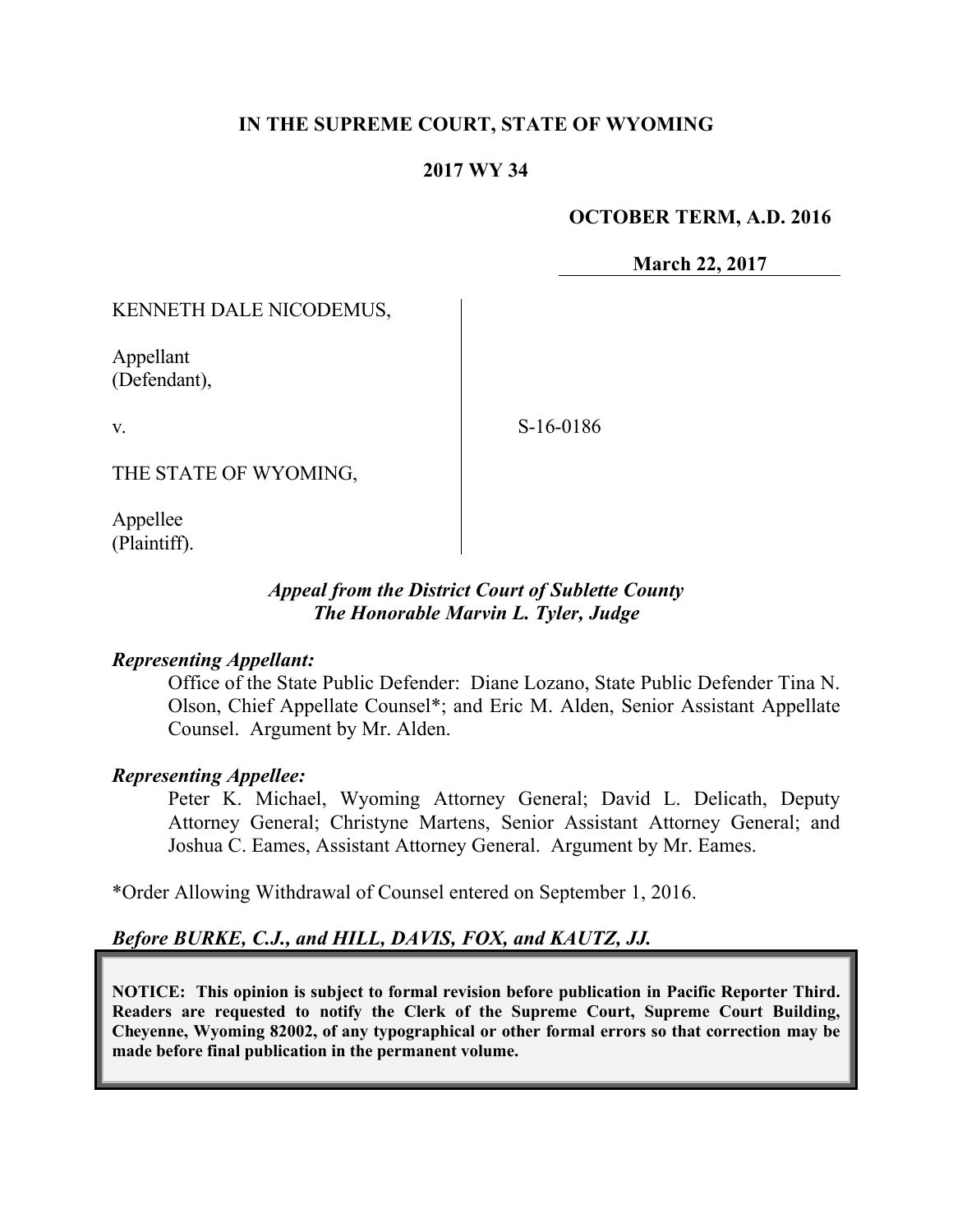### **HILL,** Justice.

[¶1] In 1992, Kenneth Nicodemus pled guilty to two counts of first degree murder and one count of larceny for crimes he committed when he was eighteen years old. He was sentenced to two consecutive sentences of life imprisonment on the murder counts and eight to ten years in prison on the larceny count, to run consecutive to the life sentences. In 2014, Mr. Nicodemus filed a Rule 35 motion to correct an illegal sentence, contending his life sentences violated the federal constitution's protection against cruel and unusual punishment and the Wyoming constitution's protection against cruel or unusual treatment. The district court denied the Rule 35 motion, and we affirm.

### **ISSUES**

[¶2] Mr. Nicodemus states the issue on appeal as:

I. Mr. Nicodemus committed two murders when he was eighteen years of age. At that time the age of majority in Wyoming was nineteen. Does the imposition of a sentence of life without parole in that circumstance violate the constitutional prohibition of cruel or unusual punishment?

The State responds with two issues, which it frames as follows:

I. *Res judicata* bars consideration of issues that could have been, but were not, brought in a prior proceeding. Kenneth Nicodemus did not appeal his convictions and now argues that his life sentences violate the United States and Wyoming Constitutions. Does *res judicata* bar consideration of his arguments, twenty-four years after his sentences became final?

II. A court may not impose a sentence that violates the constitution or statute. In 1992, the district court sentenced Nicodemus to two life sentences for murdering two people when he was eighteen years old. Does a life sentence for an adult who commits multiple murders violate the United States or Wyoming Constitutions?

# **FACTS**

[¶3] Mr. Nicodemus challenges his sentence for crimes that occurred at the Ponderosa Lodge near Pinedale, Wyoming. For some time in 1991, Mr. Nicodemus worked at the Ponderosa Lodge for its owners, Gary and Sue Weiss. On April 6, 1992, after that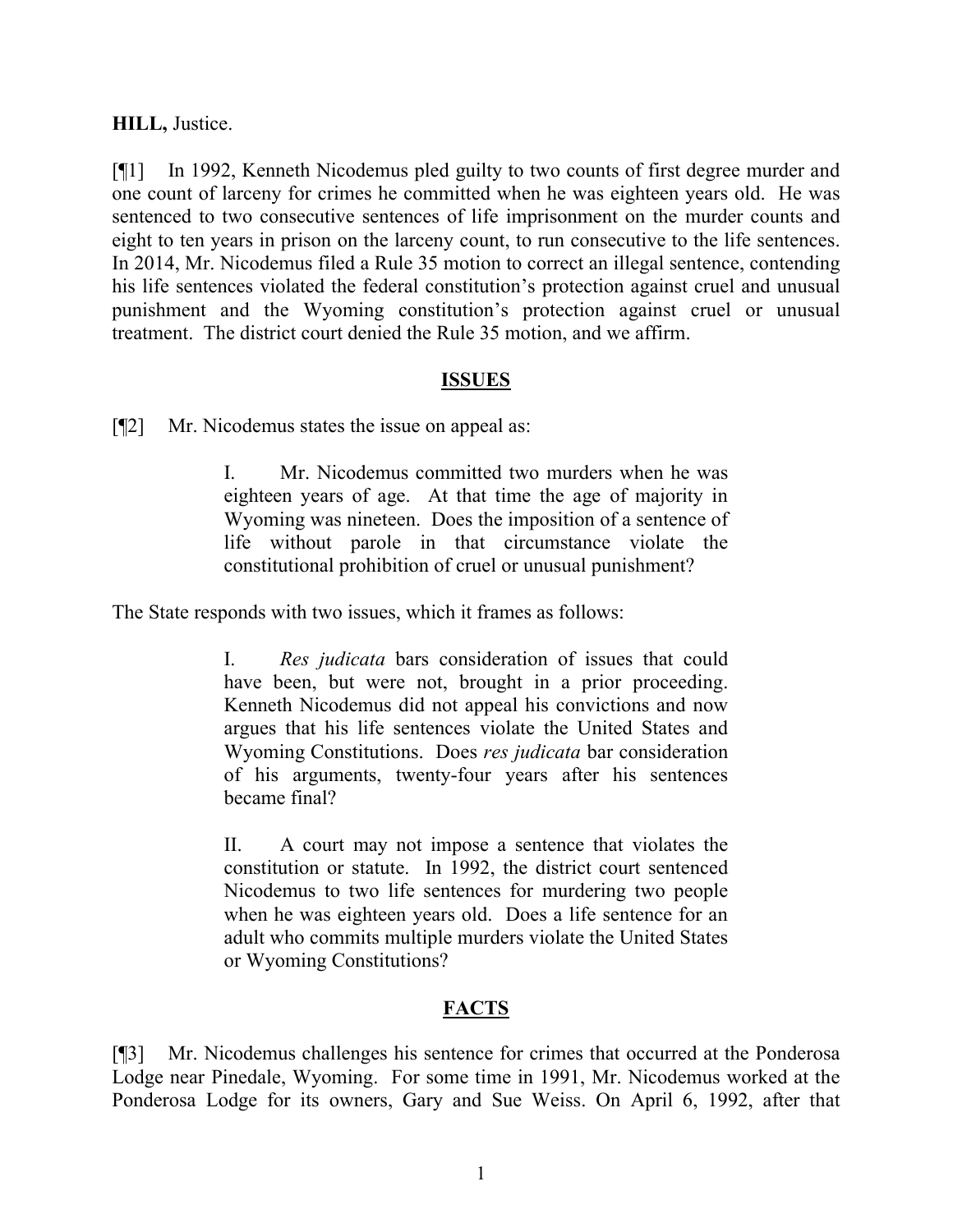employment had concluded, Mr. Nicodemus returned to the lodge. He drove to a location about a mile and a half from the lodge, parked his vehicle, and walked the remaining distance. Once there, he waited for the Weisses to leave and then broke into the lodge to check the register for cash. Finding no cash in the register, Mr. Nicodemus then walked back to a travel trailer on the property and knocked one of its doors off the hinges, hoping to find valuables in the trailer. He found a coin collection, some cash, and a .44 magnum revolver, which he loaded and placed in the small of his back.

[¶4] As Mr. Nicodemus continued to look through the trailer, he heard the Weisses pull into their property. The Weisses looked into the trailer, and when Mr. Weiss saw Mr. Nicodemus, he threatened him. Mr. Nicodemus then ran out the trailer's back door and down a road. Mr. Weiss fired a gun, and Mr. Nicodemus returned fire, hitting Mr. Weiss. Mr. Weiss then retreated to the other side of the trailer, and Mr. Nicodemus followed. When Mr. Nicodemus reached Mr. Weiss, he was with Mrs. Weiss, and neither had a weapon. Mr. Nicodemus shot them both, but each was able to get away from him. He caught up to Mr. Weiss first, and while Mr. Weiss was on his knees, wheezing, Mr. Nicodemus shot him in the back of the head. He then located Mrs. Weiss and shot her multiple times.

[¶5] Mr. Nicodemus took the bodies of Mr. and Mrs. Weiss about three-quarters of a mile from the lodge and pushed them over an embankment to delay their discovery. When leaving the property, Mr. Nicodemus stole the Weiss truck, as well as a coin collection, four rifles, a shotgun, a radio, and a purse containing fifty dollars.

[¶6] Mr. Nicodemus was located and arrested in Rock Springs, where he had made statements to witnesses concerning his killing of the Weisses, and was charged with two counts of first degree murder and one count of larceny. On May 27, 1992, Mr. Nicodemus pled guilty to the three charges and was sentenced to a term of life imprisonment for each murder, to be served consecutively, and a term of eight to ten years for the larceny count, to be served consecutive to the two life sentences.

[¶7] On December 19, 1992, Mr. Nicodemus, acting *pro se*, filed a letter with the district court, which the court treated as a motion for sentence reduction. Through that motion, Mr. Nicodemus expressed dissatisfaction with the legal representation that led to his guilty plea and asked that the court order his sentences to run concurrently because of his youth and because he acted in self defense when he killed the Weisses. The district court denied the motion.

[¶8] On November 21, 2014, Mr. Nicodemus filed a *pro se* Rule 35 motion to correct an illegal sentence. Through that motion, Mr. Nicodemus argued that his sentence was effectively a life sentence without the possibility of parole and that because he was a juvenile at the time he committed the crimes, such a sentence violates the Wyoming and federal constitutional protections against cruel and/or unusual punishment. On May 5,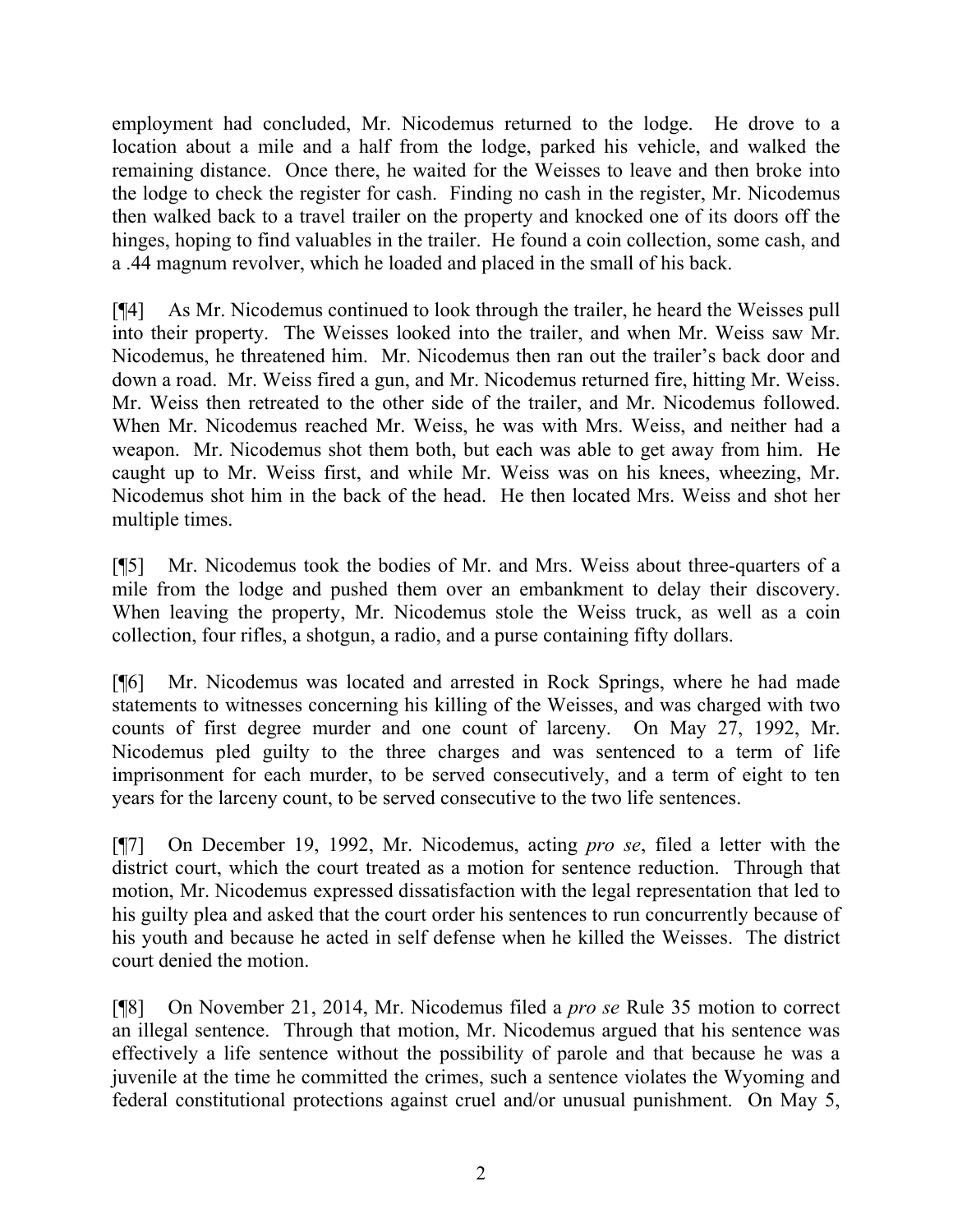2016, the district court entered an order denying Mr. Nicodemus' Rule 35 motion. Mr. Nicodemus thereafter timely filed a timely notice of appeal to this Court.

## **STANDARD OF REVIEW**

[¶9] Whether a challenge is barred by *res judicata* is a question of law that we review *de novo. Bird v. State*, 2015 WY 108, ¶ 9, 356 P.3d 264, 267 (Wyo. 2015) (citing *Ferguson v. State*, 2013 WY 117, ¶ 8, 309 P.3d 831, 833 (Wyo. 2013)). Whether a sentence is illegal is likewise a question of law that we review *de novo*. *Barela v. State*, 2016 WY 68, ¶ 6, 375 P.3d 783, 786 (Wyo. 2016) (citing *Endris v. State*, 2010 WY 73, ¶ 13, 233 P.3d 578, 581 (Wyo. 2010)).

## **DISCUSSION**

## **A.** *Res Judicata*

[¶10] The State contends that because Mr. Nicodemus bases his present challenge to his life sentences solely on the Wyoming Constitution, and not on intervening federal or state precedent, he could have made the same challenge through a direct appeal or in his first motion for a sentence reduction. Because Mr. Nicodemus did not do so, the State argues his challenge is barred by the doctrine of *res judicata*.

[¶11] *Res judicata* bars litigation of issues that were or could have been determined in a prior proceeding, and while a court may correct an illegal sentence under W.R.Cr.P. 35(a) at any time, the bases for correcting the sentence remain subject to *res judicata*. *Bird*, ¶ 10, 356 P.3d at 267 (citing *Dax v. State*, 2012 WY 40, ¶¶ 9-10, 272 P.3d 319, 321 (Wyo. 2012)). In determining whether *res judicata* bars a challenge, we consider:

> (1) identity in parties; (2) identity in subject matter; (3) the issues are the same and relate to the subject matter; and (4) the capacities of the persons are identical in reference to both the subject matter and the issues between them.

*Poignee v. State*, 2016 WY 42, ¶ 12, 369 P.3d 516, 518 (Wyo. 2016) (quoting *Kurtenbach v. State*, 2013 WY 80, ¶ 6, 304 P.3d 939, 940–41 (Wyo. 2013)).

[¶12] Based on *res judicata*, this Court may decline to consider an issue if a party fails to show good cause why that issue was not raised at an earlier opportunity. *Palmer v. State*, 2016 WY 46, ¶ 6, 371 P.3d 156, 158 (Wyo. 2016) (quoting *Bird*, ¶ 10, 356 P.3d at 267). "However, 'our rulings make clear that the application of the doctrine is discretionary.'" *Palmer*, ¶ 7, 371 P.3d at 158 (quoting *Patterson v. State*, 2013 WY 153, ¶ 11, 314 P.3d 759, 762 (Wyo. 2013)).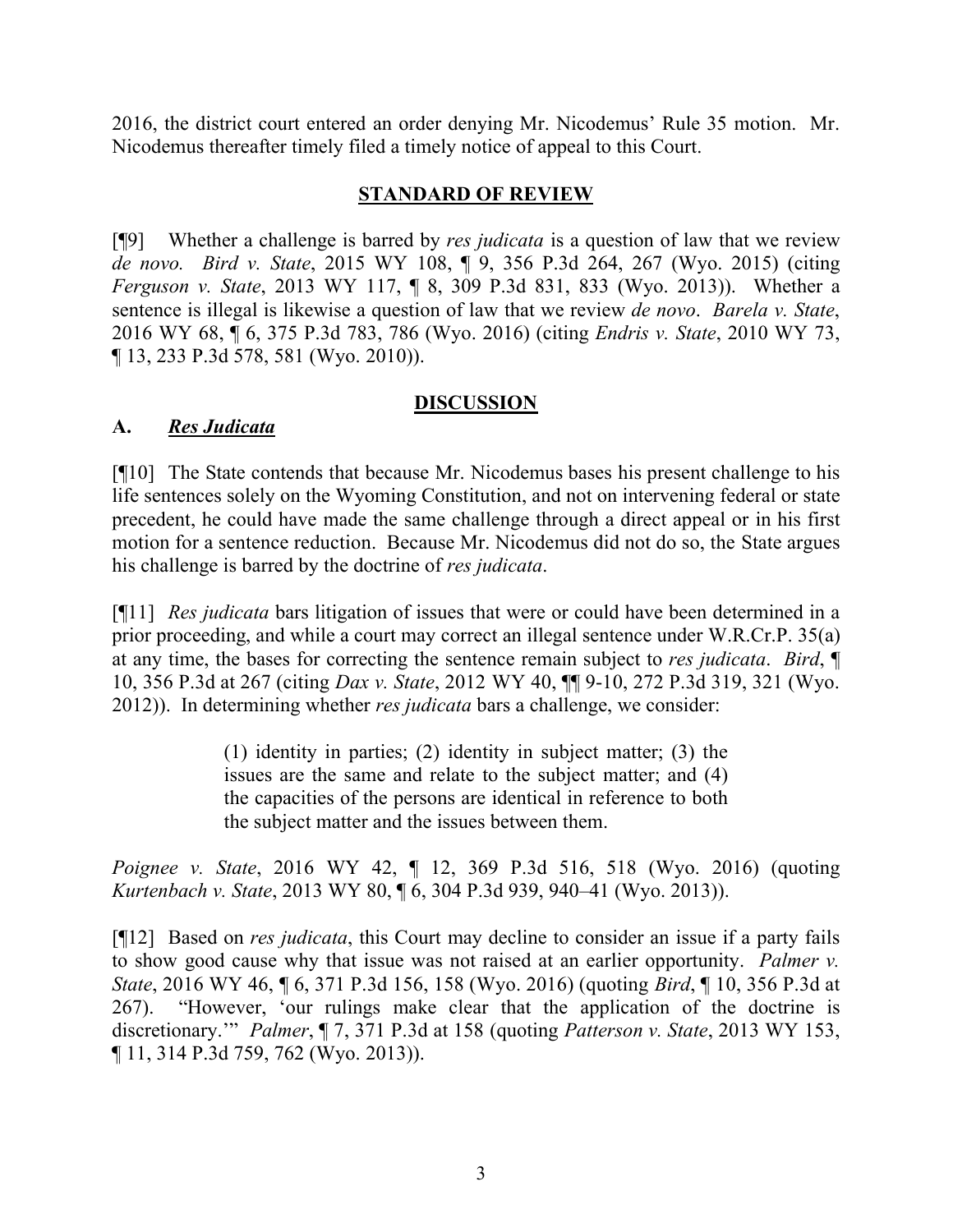[¶13] Since Mr. Nicodemus was sentenced in 1992, the United States Supreme Court has issued a series of decisions pertaining to the Eighth Amendment's restrictions on the sentencing of juvenile offenders. *See Miller v. Alabama*, 567 U.S. 460, 132 S.Ct. 2455, 183 L.Ed. 2d 407 (2012) (juvenile offender may not be subjected to mandatory sentence of life without possibility of parole for homicide conviction); *Graham v. Florida*, 560 U.S. 48, 130 S.Ct. 2011, 176 L.Ed.2d 825 (2010) (juvenile offender may not be sentenced to life without possibility of parole for non-homicide conviction); *Roper v. Simmons*, 543 U.S. 551, 125 S.Ct. 1183, 161 L.Ed. 2d 1 (2005) (juvenile offender may not be sentenced to death). In each of these decisions, the Court defined a juvenile as one who was under the age of eighteen at the time he committed his crimes. *Miller*, 567 U.S. \_\_\_, 132 S.Ct. at 2460; *Graham*, 560 U.S. at 74-75, 130 S.Ct. at 2030; *Roper*, 543 U.S. at 578, 125 S.Ct. at 1200.

[¶14] The State acknowledges these changes but contends that Mr. Nicodemus is not seeking application of the federal restrictions and is instead asking the Court to adopt separate state constitutional protections—protections that could have been asserted in an earlier proceeding, such as a direct appeal. The State's view of Mr. Nicodemus' challenge to his life sentence is understandable given the way Mr. Nicodemus framed the headings for his arguments.<sup>1</sup> Nonetheless, while the argument headings suggest purely state constitutional claims, the arguments themselves present a two-pronged challenge, one prong being a federal challenge and the other a state constitutional challenge. In his first argument, Mr. Nicodemus contends that *Miller* applies and should not be read to set a bright line rule that only an offender under the age of eighteen may be considered a juvenile for purposes of the Eighth Amendment protections. In this argument, he contends that *Miller* extends its protections to an offender who was either under the age of eighteen when he committed his offense or was defined by state law as a juvenile when he committed his offense. In his second argument, Mr. Nicodemus argues that the Wyoming constitutional prohibition on cruel or unusual punishment is more protective than its federal counterpart, and his life sentences violated that prohibition.

[¶15] With respect to the application of *Miller*, Mr. Nicodemus could not have raised that issue by direct appeal or in his earlier motion to reduce his sentence, given that *Miller* was not decided until 2012. With respect to his state constitutional challenge, the State is correct that Mr. Nicodemus arguably could have asserted that challenge by direct appeal or in his motion to reduce his sentence. There is no question, however, that federal constitutional restrictions on the sentencing of juvenile offenders have changed significantly since Mr. Nicodemus was sentenced in 1992. While Mr. Nicodemus does

<sup>&</sup>lt;sup>1</sup> The heading for Mr. Nicodemus' first argument reads: "The Wyoming Constitution's bar on cruel or unusual punishment adopts the *Miller* standard prohibiting mandatory life without parole sentences against children and applies the Wyoming statutory determination of the age of majority to determine who is a minor." The heading for his second argument reads: "The protections of the Wyoming Constitution against cruel or unusual punishment are broader than the Eighth Amendment and prohibit punishments based on retribution and juvenile life without parole."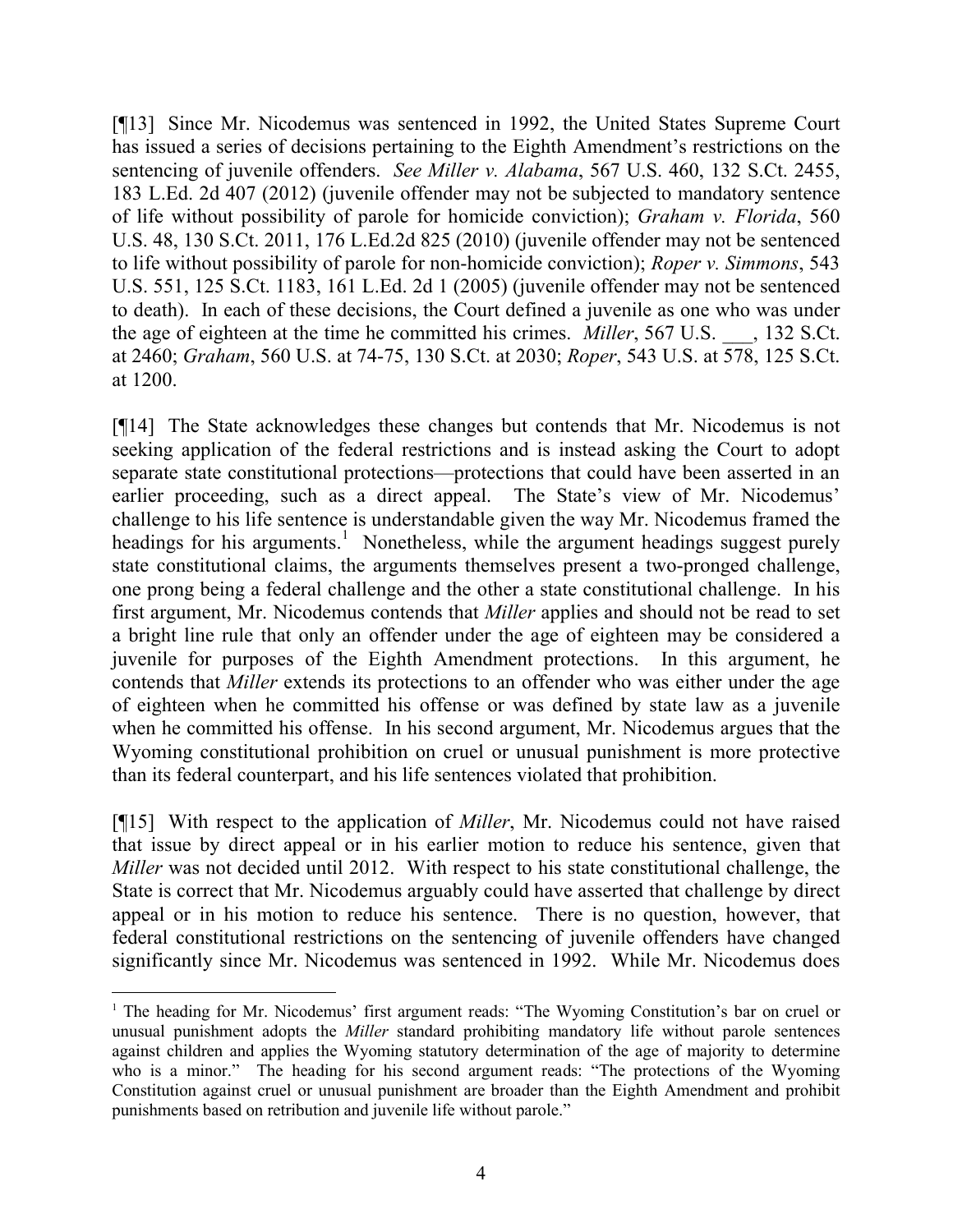not base his challenge directly on those federal precedents, he does extrapolate from them in making his argument. Under these circumstances, we will exercise our discretion to consider his challenge even though it could have been brought in an earlier proceeding.

# **B. Legality of Mr. Nicodemus' Life Sentences**

[¶16] Mr. Nicodemus was sentenced to two consecutive life sentences for the murder of the Weisses, which was effectively a sentence of life without the possibility of parole.<sup>2</sup> We will address first Mr. Nicodemus' argument that his life sentences violated *Miller* and then turn to Mr. Nicodemus' state constitutional arguments.

# **1.** *Miller* **Sentencing Requirements**

[¶17] In *Miller*, the Supreme Court held that in the sentencing of a juvenile offender for a homicide offense, the Eighth Amendment prohibits the imposition of a mandatory sentence of life imprisonment without the possibility of parole. *Miller*, 567 U.S., 132 S.Ct. at 2475. The Court did not foreclose the sentence altogether but instead held that the sentencing court "must have the opportunity to consider mitigating circumstances before imposing the harshest possible penalty for juveniles." *Id*. We have summarized the *Miller* requirement as follows:

> In sum, *Miller* requires an individualized sentencing hearing for every juvenile convicted of first-degree murder at which the sentencing court must consider the individual, the factors of youth, and the nature of the homicide in determining whether to order a sentence that includes the possibility of parole. *Miller* does not guarantee the possibility of parole for a convicted juvenile homicide offender, but *Miller* does mandate that a meaningful review and consideration be afforded by the sentencing court.

*Bear Cloud II*, ¶ 44, 294 P.3d at 47.

l

[¶18] In announcing its ruling in *Miller*, the Supreme Court held that the requirement to consider the mitigating circumstance of an offender's youth applies when the offender is under the age of eighteen: "We therefore hold that mandatory life without parole for those under the age of 18 at the time of their crimes violates the Eighth Amendment's prohibition on 'cruel and unusual punishments.'" *Miller*, 567 U.S. \_\_\_, 132 S.Ct. at 2460. In *Bear Cloud II*, we applied *Miller* and accepted the age of eighteen as the line

<sup>&</sup>lt;sup>2</sup> We have recognized that the sentence of life imprisonment according to law, which allows an offender to be eligible for parole only if the governor commutes the sentence to a term of years, is the functional equivalent of life without the possibility of parole. *Bear Cloud v. State (Bear Cloud II)*, 2013 WY 18, ¶ 33, 294 P.3d 36, 45 (Wyo. 2013).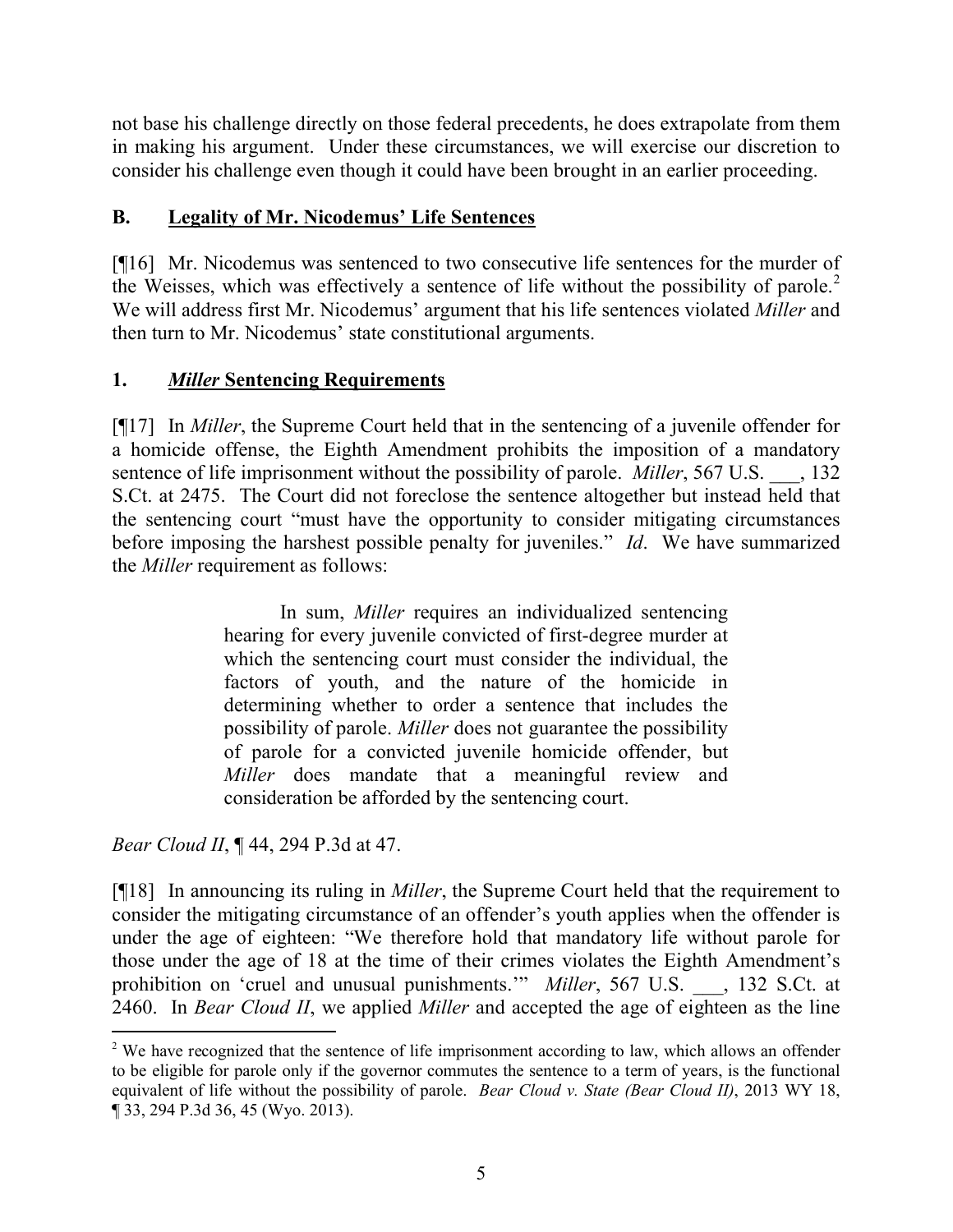where an offender is treated differently for purposes of imposing a sentence of life without the possibility of parole:

> We conclude as well, based upon *Solem*, *Graham*, and *Miller*, that Wyoming's current sentencing and parole scheme for persons convicted of first-degree murder, *which murder occurred before those persons were 18 years of age*, violates the Eighth Amendment because it has the practical effect of mandating life in prison without the possibility of parole. *See Miller*, 567 U.S. at ——, 132 S.Ct. at 2469.

*Bear Cloud II*, ¶ 34, 294 P.3d at 45 (emphasis added); *Poitra v. State*, 2016 WY 20, ¶ 23, 368 P.3d 284, 289 (Wyo. 2016)) ("*Miller,* on the other hand, directly requires consideration of a meaningful opportunity to parole for those whose crimes were committed when they were under the age of eighteen.").

[¶19] Despite what appears to be a clear holding by the U.S. Supreme Court that eighteen is the cutoff for imposing the *Miller* protections, Mr. Nicodemus urges this Court to hold that the cutoff age may vary. He contends that the Supreme Court did not intend to impose a bright line rule extending the *Miller* protections to only those offenders under the age of eighteen and instead should be read to extend its protections to an offender who was either under the age of eighteen when he committed his offense or was defined by state law as a juvenile when he committed his offense. He argues that the Supreme Court's enunciation of a rule governing offenders under eighteen was focused on societal norms drawn from states, and because it is the state that should determine an offender's culpability based on maturity, the rule was never intended to supplant a state's ability to choose a more protective age of majority.

[¶20] We do not disagree that a state has the authority to set its own age of majority. Nor do we disagree that a state may announce a rule that is more protective than that announced by the Supreme Court. *Norgaard v. State*, 2014 WY 157, ¶ 24, 339 P.3d 267, 274 (Wyo. 2014) (states required to ensure their laws provide at least the protection set by federal requirements but may impose greater protections). We do disagree, however, that the Supreme Court in *Miller* intended to announce an Eighth Amendment protection that varied depending on state law.

[¶21] In requiring individualized consideration of a juvenile offender's youth before sentencing him to life in prison without the possibility of parole, the *Miller* Court followed the reasoning of *Roper* and *Graham*. *Miller*, 567 U.S. \_\_\_, 132 S.Ct. at 2465- 69. The Court held its ruling applied to juvenile offenders under eighteen, which was also the age at which the rulings in *Graham* and *Roper* imposed their corresponding protections. *Miller*, 567 U.S. \_\_\_, 132 S.Ct at 2460; *Graham*, 560 U.S. at 74-75, 130 S.Ct. at 2030; *Roper*, 543 U.S. at 574, 125 S.Ct. at 1197-98. *Roper* was the first in this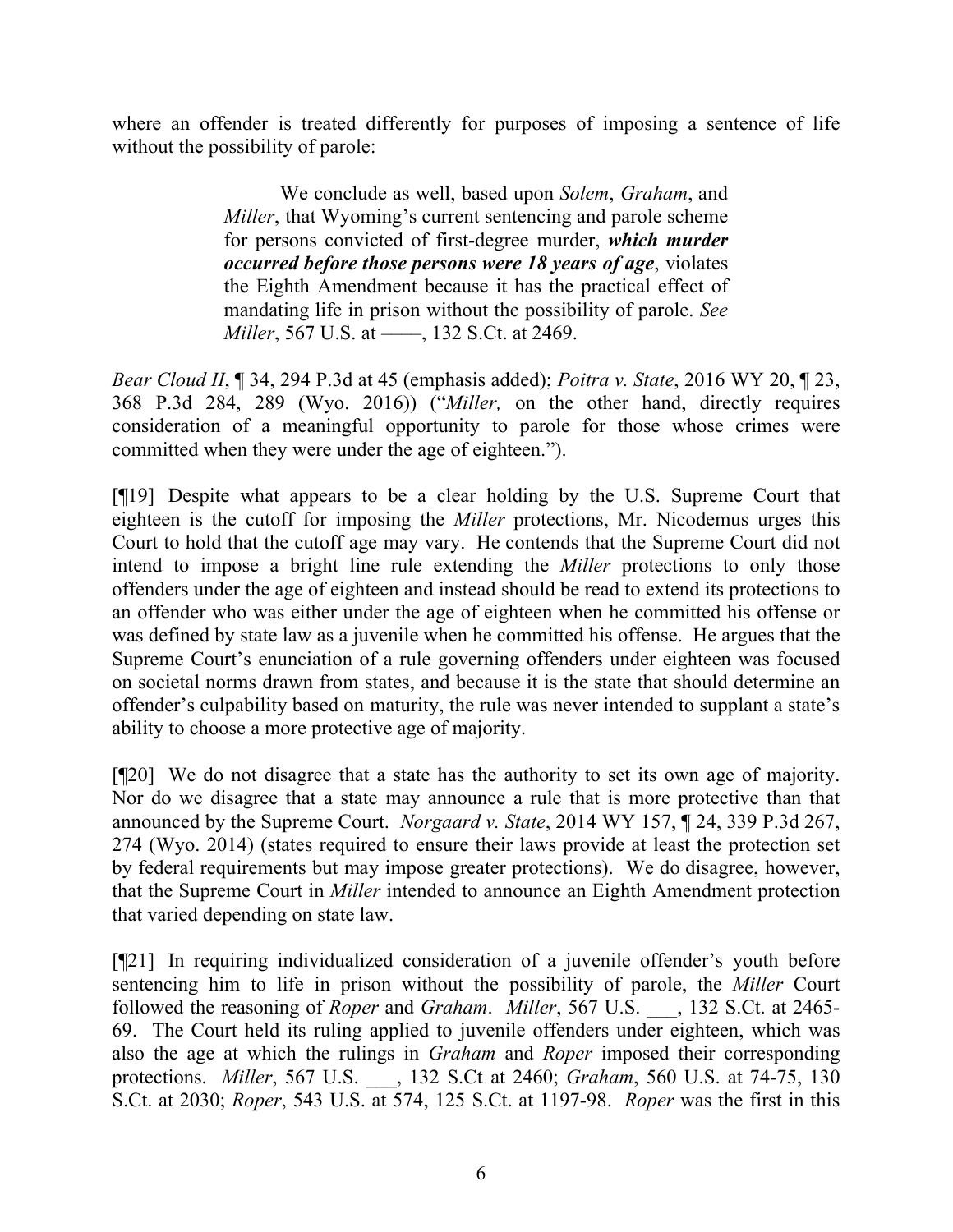line of cases, and it was in that case that the Court set eighteen as the age that distinguishes a juvenile offender from an adult offender for sentencing purposes. The Court reasoned:

> Drawing the line at 18 years of age is subject, of course, to the objections always raised against categorical rules. The qualities that distinguish juveniles from adults do not disappear when an individual turns 18. By the same token, some under 18 have already attained a level of maturity some adults will never reach. *For the reasons we have discussed, however, a line must be drawn.* The plurality opinion in *Thompson* drew the line at 16. In the intervening years the *Thompson* plurality's conclusion that offenders under 16 may not be executed has not been challenged. The logic of *Thompson* extends to those who are under 18. The age of 18 is the point where society draws the line for many purposes between childhood and adulthood. It is, we conclude, the age at which the line for death eligibility ought to rest.

*Roper*, 543 U.S. at 574, 125 S.Ct. at 1197-98 (emphasis added).

[¶22] Plainly, the Court in *Roper* intended to and did draw a line between juvenile and adult offenders for purposes of Eighth Amendment protections. It extended Eighth Amendment protections for juvenile offenders to those under the age of eighteen—not to those under the age of eighteen as well as any offender otherwise defined as a juvenile under state law.

[¶23] To be sure, as we noted above, a state may choose to set a more protective line between juvenile and adult offenders. Notably, however, when Wyoming enacted legislation to bring its life imprisonment statutes into compliance with the *Miller* requirements, it did not choose a more protective line. It extended the sentencing protections only to those who were under the age of eighteen at the time of their offense:

> Any sentence other than a sentence specifically designated as a sentence of life imprisonment without parole is subject to commutation by the governor. A person sentenced to life imprisonment for an offense committed after the person reached the age of eighteen (18) years is not eligible for parole unless the governor has commuted the person's sentence to a term of years. A person sentenced to life imprisonment for an offense committed before the person reached the age of eighteen (18) years shall be eligible for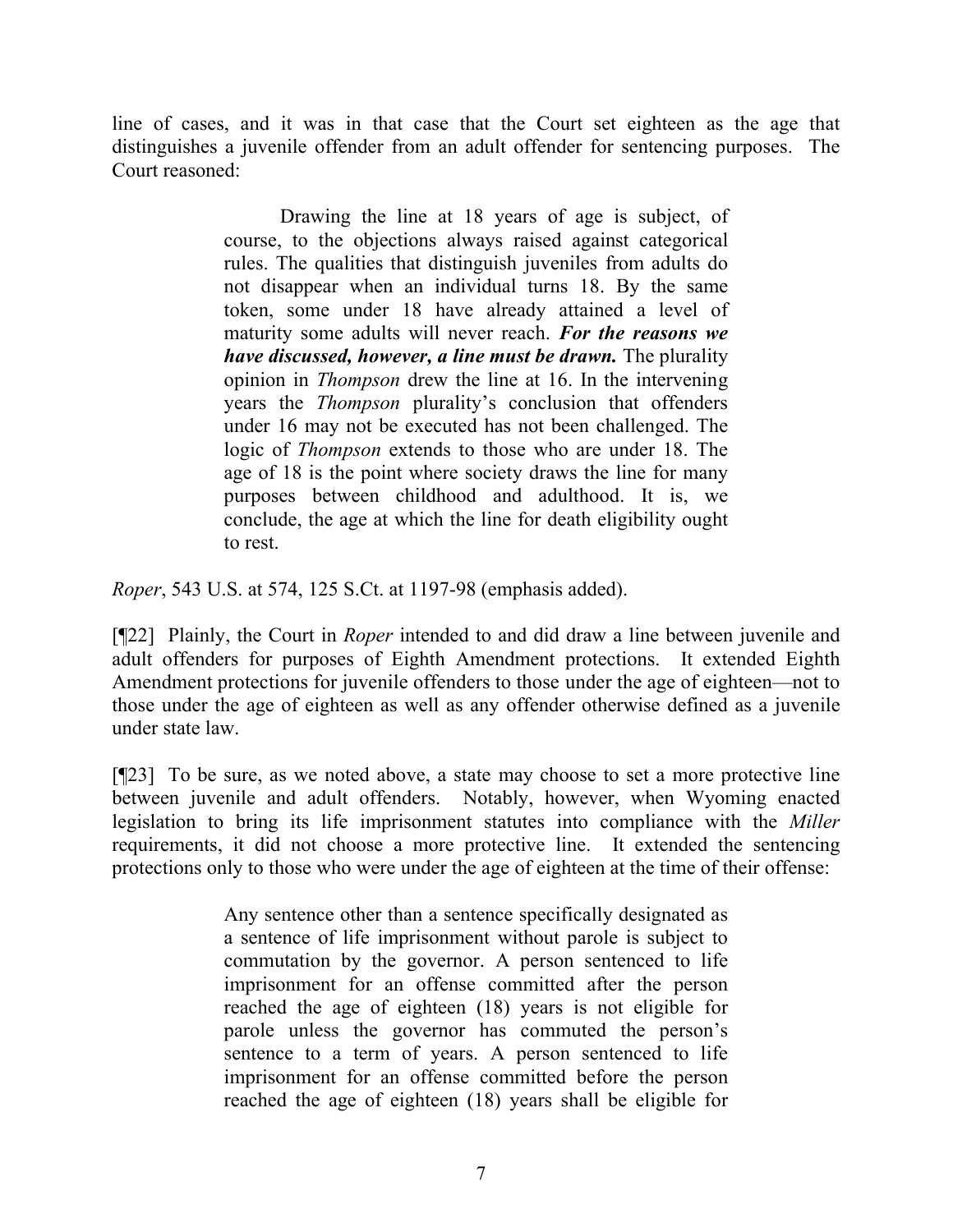parole after commutation of his sentence to a term of years or after having served twenty-five (25) years of incarceration, except that if the person committed any of the acts specified in W.S. 7-13-402(b) after having reached the age of eighteen (18) years the person shall not be eligible for parole.

Wyo. Stat. Ann. § 6-10-301(c) (LexisNexis 2015); see also *Poitra*, ¶ 10, 368 P.2d at 287, n.3 (noting Wyo. Stat. § 6-10-301(c) was legislative extension of *Miller* protections).

[¶24] Mr. Nicodemus nonetheless asserts that although Wyoming law may not currently be more protective than the line drawn by the Supreme Court, it was more protective in 1992 when he committed his offenses. In support of this assertion, he points to the fact that in 1992, Wyoming's statutory age of majority was nineteen. From this, he contends that since he was only eighteen years old and had not reached the age of majority when he committed his offenses in 1992, he should be entitled to the *Miller* sentencing protections extended to juvenile offenders. We disagree.

[¶25] It is correct that in 1992 the Wyoming statutory age of majority was nineteen. The governing statute read:

> Upon becoming nineteen (19) years of age, an individual reaches the age of majority and as an adult acquires all rights and responsibilities granted or imposed by statute or common law, *except as otherwise provided by law*.

Wyo. Stat. Ann. § 14-1-101(a) (Michie 1992 Cum. Supp.) (emphasis added).

[¶26] At that same time, however, the law governing the penalty for first degree murder, provided:

> A person convicted of murder in the first degree shall be punished by death or life imprisonment according to law, except that no person shall be subject to the penalty of death for any murder committed before the defendant attained the age of sixteen (16) years.

Wyo. Stat. Ann. § 6-2-101(b) (Michie 1992 Cum. Supp.); *see also* 1989 Wyo. Sess. Laws, ch. 171, p. 293.

[¶27] When these statutes are read together, it is clear that while the legislature in 1992 defined nineteen as the age of majority for a number of purposes, it did not do so for purposes of determining criminal culpability. *See also* Wyo. Stat. Ann. § 14-6-203(f)(iii) (Michie 1985 Cum. Supp.) (giving prosecuting attorney discretion to commence criminal proceedings in either juvenile or district court where offender has attained the age of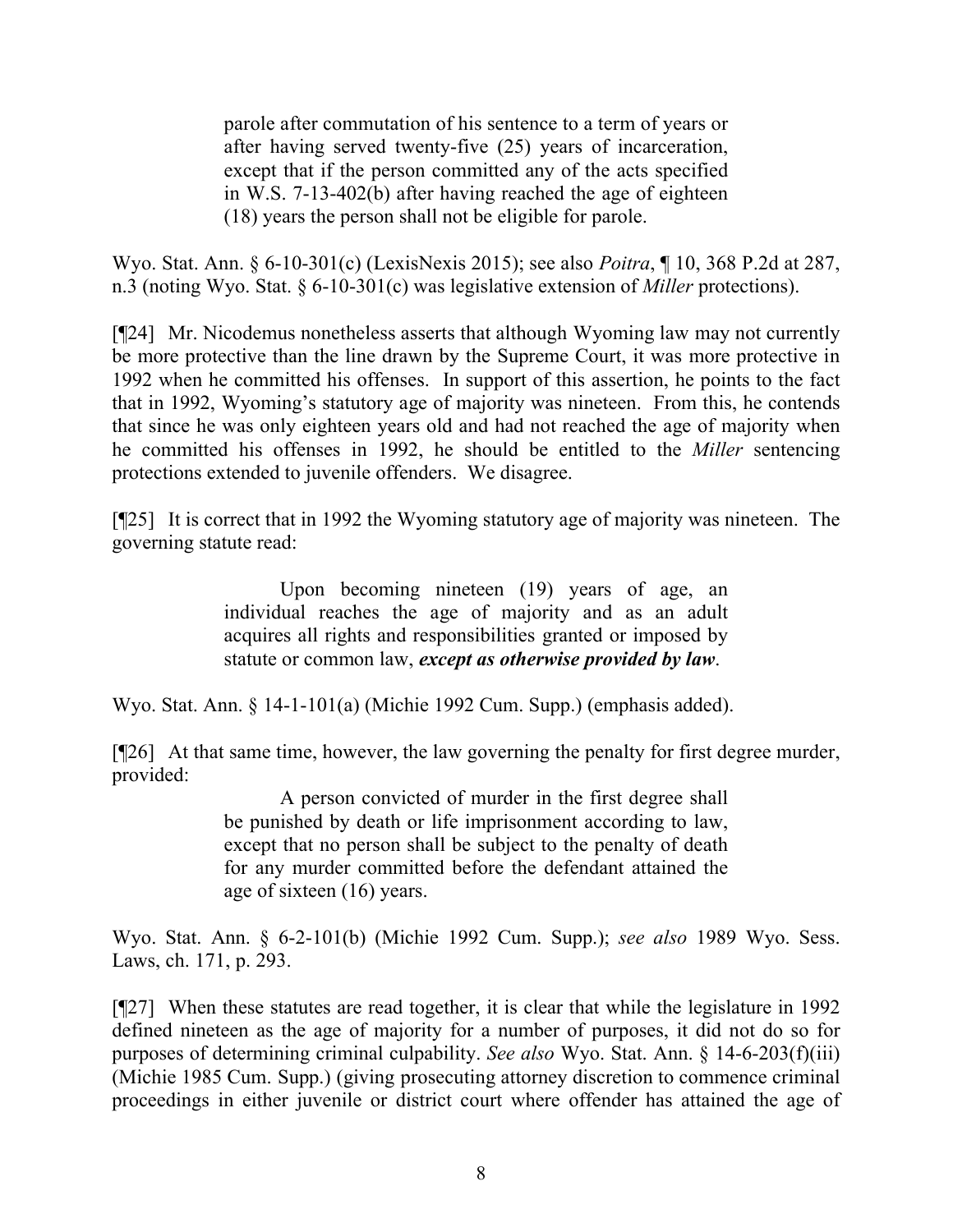seventeen). For purposes of culpability and responsibility for the crime of first degree murder, in particular, the legislature plainly did not consider an eighteen-year-old offender to be a child or a juvenile offender.

[¶28] Mr. Nicodemus had reached the age of eighteen when he committed his offenses in 1992, and he therefore is not entitled to the *Miller* sentencing protections. Nothing in the 1992 law defining the age of majority changes that.

### **2. Sentencing Protections under the Wyoming Constitution**

[¶29] Mr. Nicodemus next contends that Wyoming's constitutional protection against cruel or unusual punishment is broader than its federal counterpart, and Wyoming's 1992 penal code violated those protections. In particular, he argues Wyo. Stat. Ann. § 6-2- 101(b), as it read in 1992, "mandated a sentence of life without parole for a person defined as a child by the state legislature," and was therefore unconstitutional. This being a constitutional challenge to a statute, we consider it in the following light:

> In reviewing a constitutional challenge to a statute, we presume the statute is constitutional, and any doubt is resolved in favor of the statute's constitutionality. *Bear Cloud v. State*, 2013 WY 18, ¶ 15, 294 P.3d 36, 41 (Wyo.2013); *Krenning v. Heart Mountain Irrigation Dist.*, 2009 WY 11, ¶ 33, 200 P.3d 774, 784 (Wyo.2009). The party challenging the constitutionality of a statute bears the burden of proving the statute is unconstitutional. *Id*. "That burden is a heavy one 'in that the appellant must clearly and exactly show the unconstitutionality beyond any reasonable doubt.'" *Id*. (quoting *Cathcart v. Meyer*, 2004 WY 49, ¶ 7, 88 P.3d 1050, 1056 (Wyo.2004)). Courts have a duty to uphold the constitutionality of statutes if at all possible, but it is equally imperative that we declare legislative enactments invalid when they transgress the Wyoming Constitution. *Hoem v. State*, 756 P.2d 780, 782 (Wyo.1988).

*Kordus v. Montes*, 2014 WY 146, ¶ 6, 337 P.3d 1138, 1139-40 (Wyo. 2014).

[¶30] At the outset, we reject the premise that in 1992 Mr. Nicodemus was statutorily a "child" for sentencing purposes. As noted above, the 1992 statute defining the age of majority generally did not purport to draw the line between child and adult for all purposes, and the legislature assigned criminal responsibility, particularly for the offense of first degree murder, at a younger age. The question we must answer, then, is not whether the Wyoming Constitution prohibits sentencing a "child" to life in prison without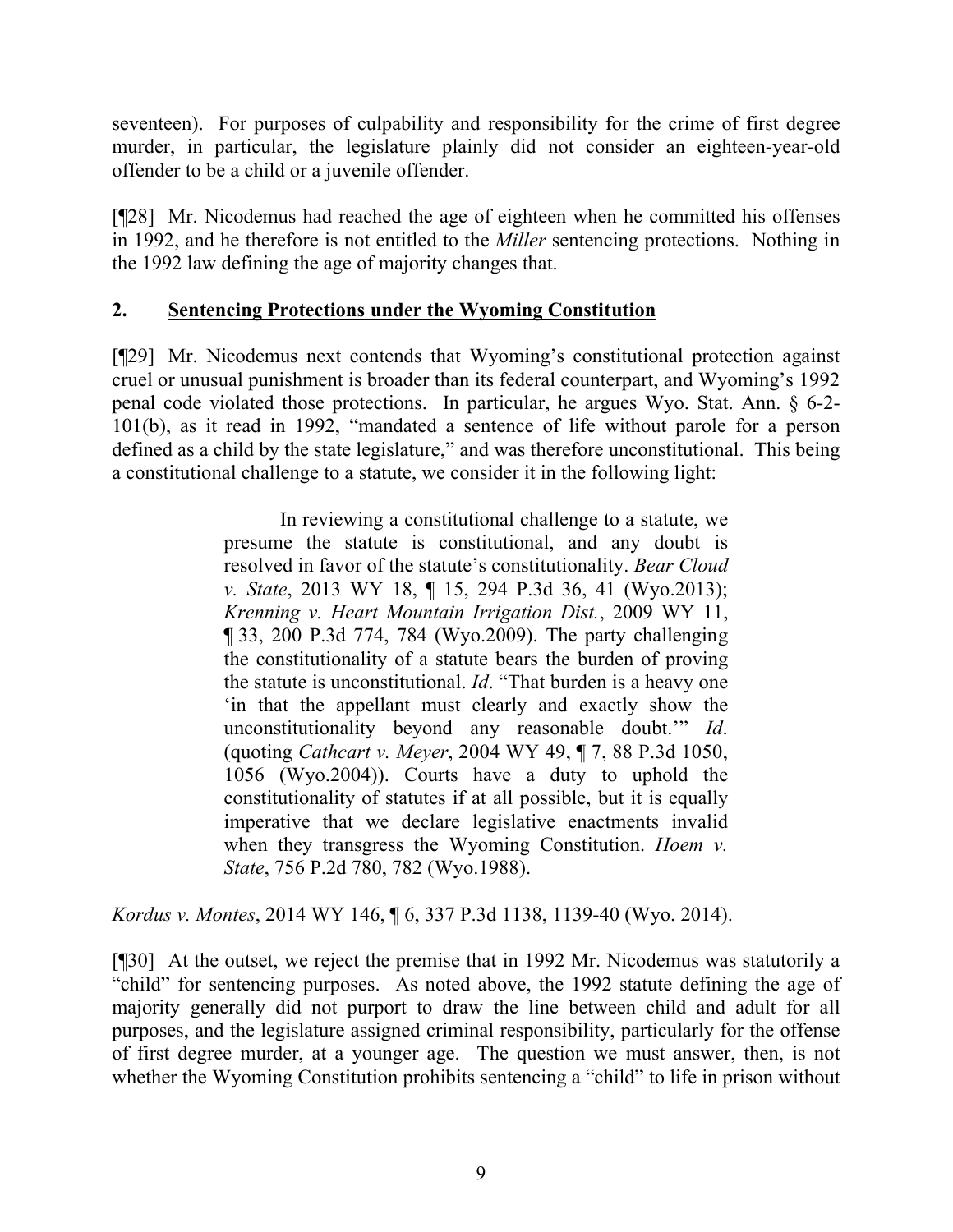the possibility of parole, but rather whether it prohibits sentencing an eighteen-year-old to life without the possibility of parole.

[¶31] In arguing that it does, Mr. Nicodemus cites to article 1, section 14 of the Wyoming Constitution, contending that its bar against cruel or unusual punishment must be read in conjunction with other provisions of article 1: section 5 (prohibiting imprisonment for debt); section 15 (penal code to be framed on principles of reformation and prevention); and section 16 (requiring humane treatment of prisoners).<sup>3</sup> While Mr. Nicodemus cites to all of these provisions, his primary argument is that his sentence is cruel or unusual under article 1, section 14 because it is inconsistent with the principles of reformation and prevention mandated by section 15.

[¶32] In arguing his state constitutional protections, Mr. Nicodemus has framed his analysis such that it complies with the requirements this Court has established for assertion of an independent state constitutional protection. *See O'Boyle v State*, 2005 WY 83, ¶ 24, 117 P.3d 401, 408 (Wyo. 2005) (citing *Saldana v. State*, 846 P.2d 604, 622 (Wyo. 1993)) (listing criteria for analyzing state constitutional claim). We conclude, however, that Mr. Nicodemus has not met his substantial burden of proving the unconstitutionality of the 1992 statute under which he was sentenced.

[¶33] The Wyoming Constitution directs that "[t]he penal code shall be framed on the humane principles of reformation and prevention." Wyo. Const. art. 1, § 15. In arguing that it is cruel or unusual to sentence an eighteen-year-old offender to life without the possibility of parole, Mr. Nicodemus starts from a premise that such a sentence is fundamentally at odds with the article 1, section 15 principles. This is a premise our Court has already rejected:

> As the state points out, this court effectively answered the question raised here by Castle when it held that the death penalty provisions do not violate Wyo. Const. art. 1, § 15. *Hopkinson v. State*, 664 P.2d 43, 64 (Wyo.1983), cert. denied, 464 U.S. 908, 104 S.Ct. 262, 78 L.Ed.2d 246. If the death penalty, which results in the ultimate irrevocable separation from society, is seen "as framed on the human[e] principles of reformation and prevention," then a life sentence without possibility of return to society passes muster as well. *Id*.

<sup>&</sup>lt;sup>3</sup> The State contends that the Court should not address Mr. Nicodemus' arguments concerning these other provisions because they were not raised below. Mr. Nicodemus did, however, raise his state constitutional challenge below and that claim was generally the same as his claim on appeal: his sentence violates Wyoming's more protective bar against cruel or unusual sentences. His reference to the other provisions, and in particular article 1, section 15, simply expands on that analysis, and we will therefore consider the argument.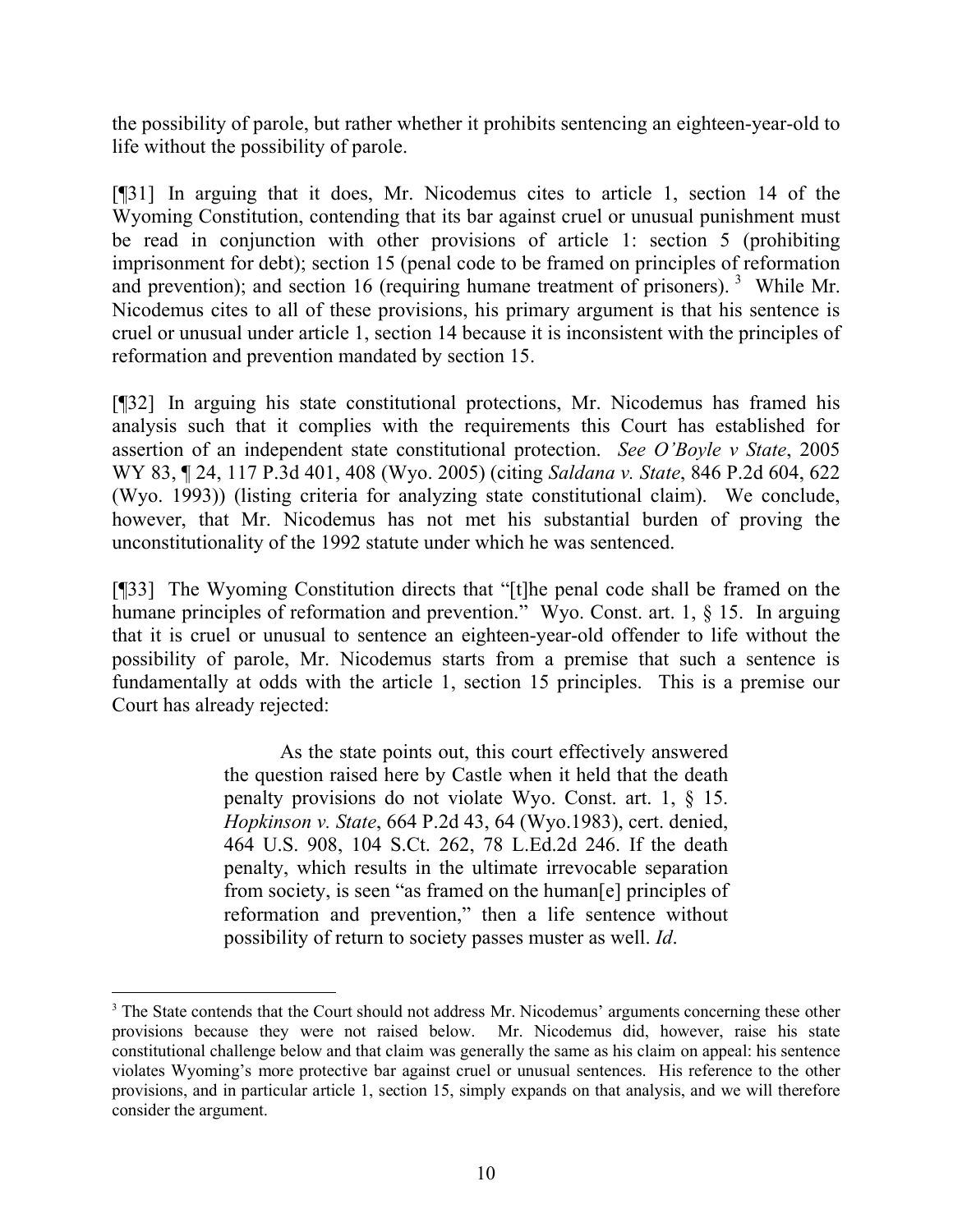*Castle v. State*, 842 P.2d 1060, 1061 (Wyo. 1992).

[¶34] We also reject Mr. Nicodemus' contention that article 1, section 15 limits the objectives that may be served by a sentencing statute and precludes objectives such as retribution, deterrence, and removal from society. Our decisions have, in fact, repeatedly recognized the validity of such objectives. *See Mendoza v. State*, 2016 WY 31, ¶ 18, 368 P.3d 886, 893 (Wyo. 2016) (recognizing rehabilitation, punishment, deterrence, and removal as appropriate sentencing purposes); *Croy v. State*, 2014 WY 111, ¶ 9, 334 P.3d 564, 568 (Wyo. 2014) (same); *Cohee v. State*, 2005 WY 50, ¶ 15, 110 P.3d 267, 272 (Wyo. 2005) (retribution and deterrence appropriate considerations in imposition of punishment); *Wright v. State*, 670 P.2d 1090, 1093 (Wyo. 1983) (recognizing sentencing objectives of: "(1) rehabilitation, (2) punishment (specific deterrence and retribution), (3) example to others (general deterrence), and (4) removal from society (incapacitation or protection of the public)").

[¶35] Mr. Nicodemus acknowledges this precedent but contends that the decisions were wrong in so holding. He argues the framers of the Wyoming Constitution made clear their intent to limit the objectives of sentencing in a case decided when two of the constitution's authors were members of this Court: *State v. Bd. of Com'rs of Laramie County*, 55 P. 451 (Wyo. 1898). We find no such intent reflected in that decision.

[¶36] *Laramie County* involved a tax dispute between the State and Laramie County concerning, among other things, whether prison property was taxable or whether it was exempt from taxation under the exemption applicable to charitable institutions. *Laramie County*, 55 P. at 455-56. In deciding the prison was a charitable institution, the Court stated:

> A writer on political science has said on this subject: "Thus it may be seen that the modern prison system, at every stage of its evolution, revolves around one central thought,-the possibility of reformation; that the reformation of the prisoner is its one animating purpose; that the hope of reformation is the motive to which it owes its origin; and posterity will pronounce judgment upon it from this one point of view." 3 Lalor, Cyc. Pol. Sc. p. 357. Construing the term "state charitable institution" in the light of the constitutional provisions above mentioned, which require that the Penal Code shall be framed upon the humane principles of reformation and prevention, and as well according to the present-day notions of the purpose of confinement and treatment of prisoners, it is impossible to escape the conclusion that it cannot be confined to an institution which is designed merely for the care of the poor and helpless, or the